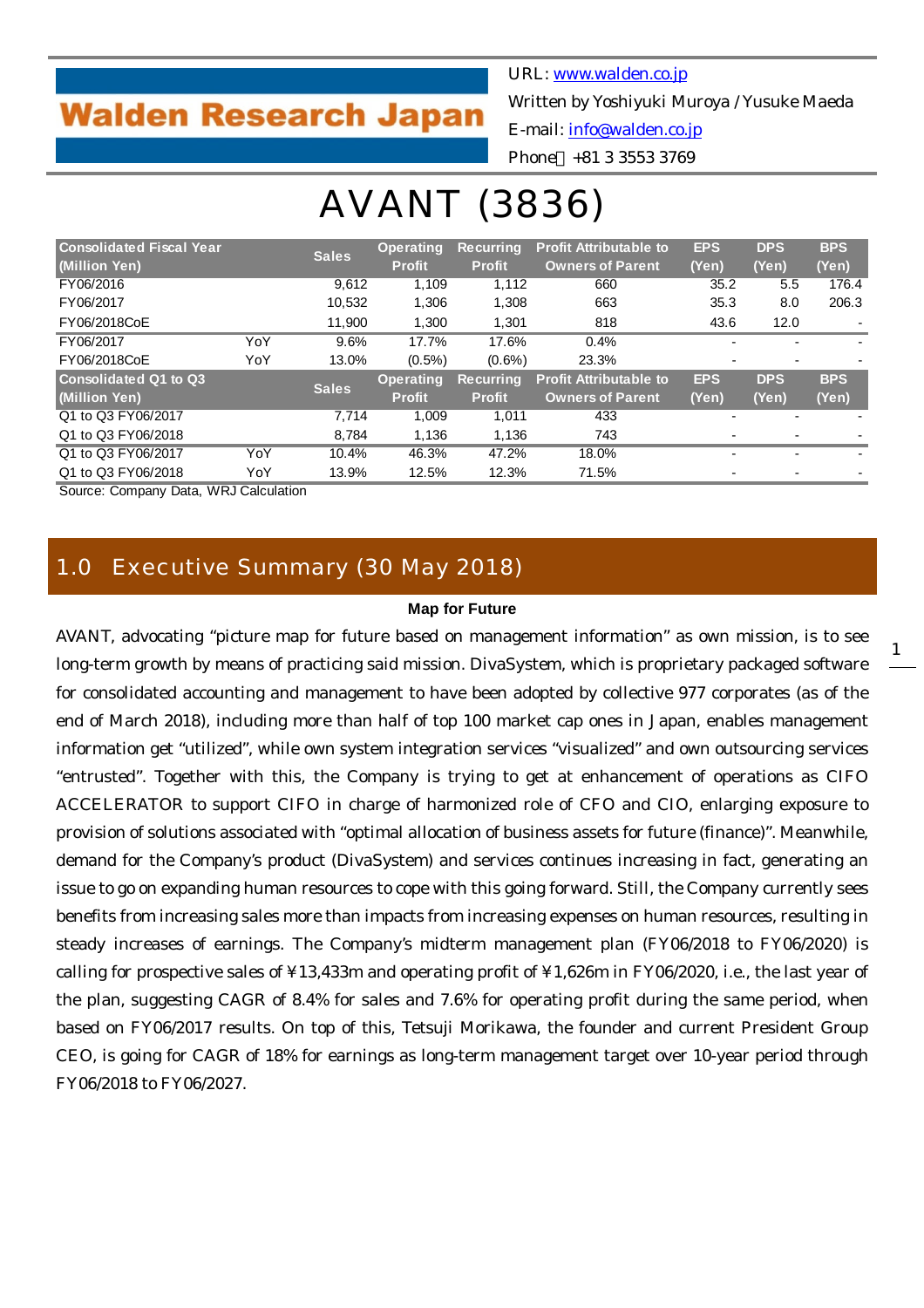In Q1 to Q3 FY06/2018, sales came in at ¥8,784m (up 13.9% YoY), operating profit ¥1,136m (up 12.5%) and operating profit margin 12.9% (down 0.2% points). Operating profit saw net increases by ¥126m over the same period in the previous year, mainly comprising net increases by ¥1,069m in line with increasing sales and net decreases by ¥808m in line with increasing human-resources-related expenses, according to the Company. It appears that earnings were driven by a factor that the Company succeeded in beefing up sales, combined with improving efficiency in utilization of human resources. By business segment, mainstay Consolidated Accounting Related in charge of management information getting "utilized" saw sales of ¥5,193m (up 20.2%), operating profit of ¥631m (up 24.8%) and operating profit margin of 12.2% (up 0.5% points), while Outsourcing of "entrusted" saw sales of ¥964m (up 26.9%), operating profit of ¥177m (up 131.3%) and operating profit margin of 18.4% (up 8.3% points). Albeit small in business scale at the moment, demand for outsourcing services to undertake duties of consolidated accounting, tax payment, etc. is picking up sharply in particular, while seeing improving efficiency in utilization of human resources at the same time, as far as we could see. In regards to Business Intelligence of "visualized", sales came in at ¥2,913m (up 8.2%), operating profit ¥225m (down 7.7%) and operating profit margin 7.8% (down 1.3% points). The Company is seeing buoyant demand for own system integration services, but increases of human-resources-related expenses were rather substantial and expenses on opening a new branch in Osaka came up at the same time, having resulted in one-off adjustment of earnings.

FY06/2018 Company forecasts (revised on 7 May 2018) are going for prospective sales of ¥11,900m (up 13.0% YoY), operating profit of ¥1,300m (down 0.5%) and operating profit margin of 10.9% (down 1.5% points). Compared with initial Company forecasts, prospective sales have been upgraded by ¥654m (5.8%), and operating profit by ¥76m (6.2%). Thus, demand for the Company's product and services is picking up more than initially assumed, while effect on increased productivity too, as far as we could see. More importantly, Company forecasts could be further exceeded at the end of the day, given a fact that the Company sees fairly high progress rate in Q1 to Q3 results out of full-year Company forecasts even after said upgrades, i.e., 87.4% in terms of operating profit versus 77.3% of the equivalent in the previous year. The Company suggests that all the probable expenses are extensively assumed in Q4 as well as additional expenses to assure human resources. In other words, Company forecasts have the least probability to fall short of.

IR Representative: Office of Group Management and Control, Nobue Aoki [ir@avantcorp.com](mailto:ir@avantcorp.com)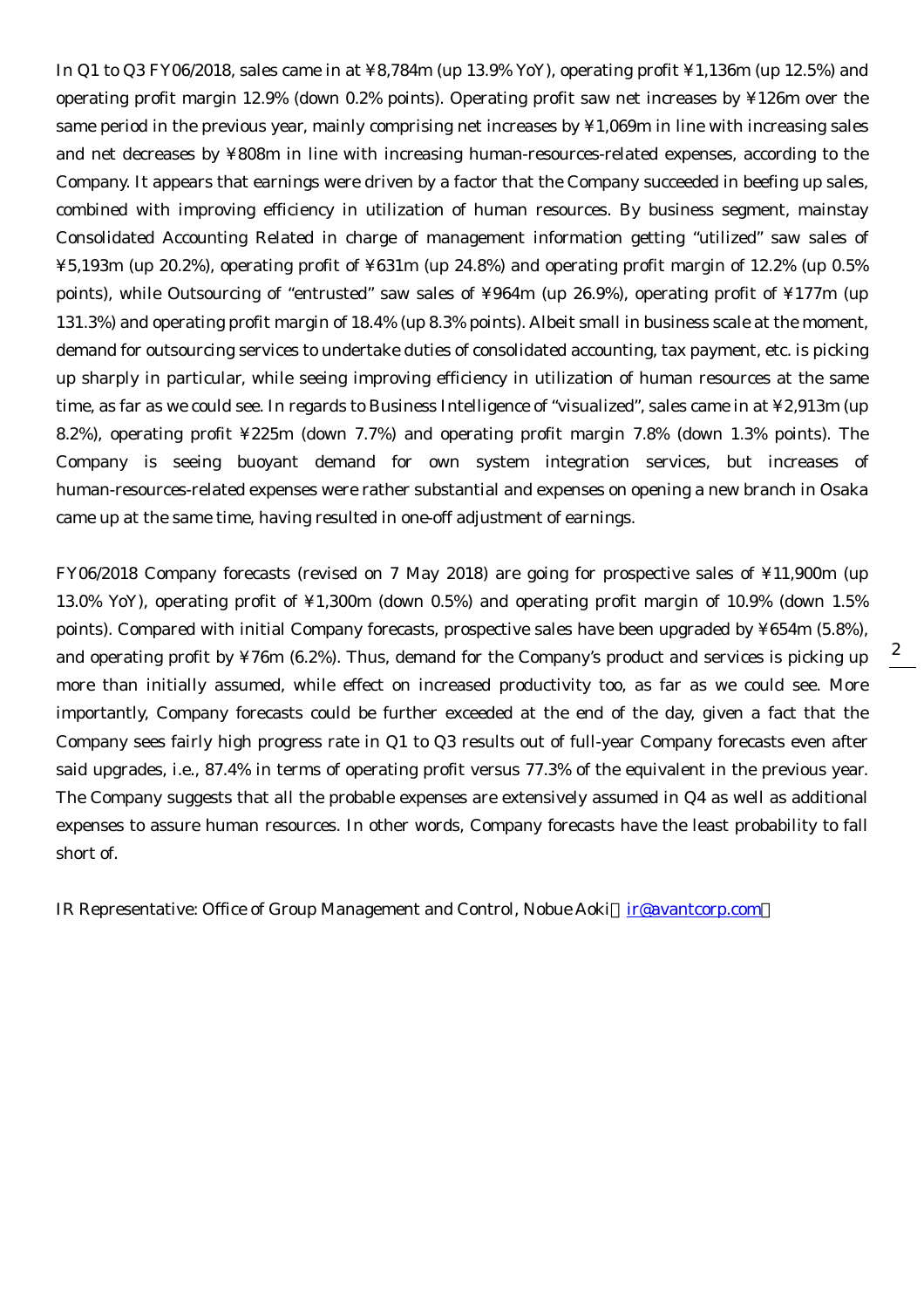# 2.0 Company Profile

|                       | "Picture Map for Future based on Management Information"                         |
|-----------------------|----------------------------------------------------------------------------------|
| <b>Company Name</b>   | <b>AVANT CORPORATION</b>                                                         |
|                       | <b>Company Website</b><br><b>AVANT</b>                                           |
|                       | <b>IR</b> Information                                                            |
|                       | <b>Share price (Japanese)</b>                                                    |
| Established           | 26 May 1997                                                                      |
| Listing               | 7 March 2018: Tokyo Stock Exchange 1st section (ticker: 3836)                    |
|                       | 22 September 2017: Tokyo Stock Exchange 2nd section                              |
|                       | 8 February 2007: Tokyo Stock Exchange JASDAQ Growth                              |
| Capital               | ¥288m (as of the end of March 2018)                                              |
| No. of Shares         | 18,776,000 shares, including 1,349 treasury shares (as of the end of March 2018) |
| <b>Main Features</b>  | Licensing DivaSystem or proprietary packaged software<br>$\bullet$               |
|                       | Adopted by more than half of top 100 market cap corporates in Japan to date      |
|                       | Focusing on operations as CIFO ACCELERATOR                                       |
| <b>Businesses</b>     | . Consolidated Accounting Related                                                |
|                       | . Business Intelligence                                                          |
|                       | . Outsourcing                                                                    |
| <b>Top Management</b> | President Group CEO: Tetsuji Morikawa                                            |
| <b>Shareholders</b>   | Tetsuji Morikawa 26.0%, ESOP 10.2%, Tsuyoshi Noshiro 5.0%                        |
|                       | (as of the end of March 2018)                                                    |
| <b>Headquarters</b>   | Minato-ku, Tokyo, JAPAN                                                          |
| No. of Employees      | Consolidated: 755, Unconsolidated: 31 (as of the end of March 2018)              |

Source: Company Data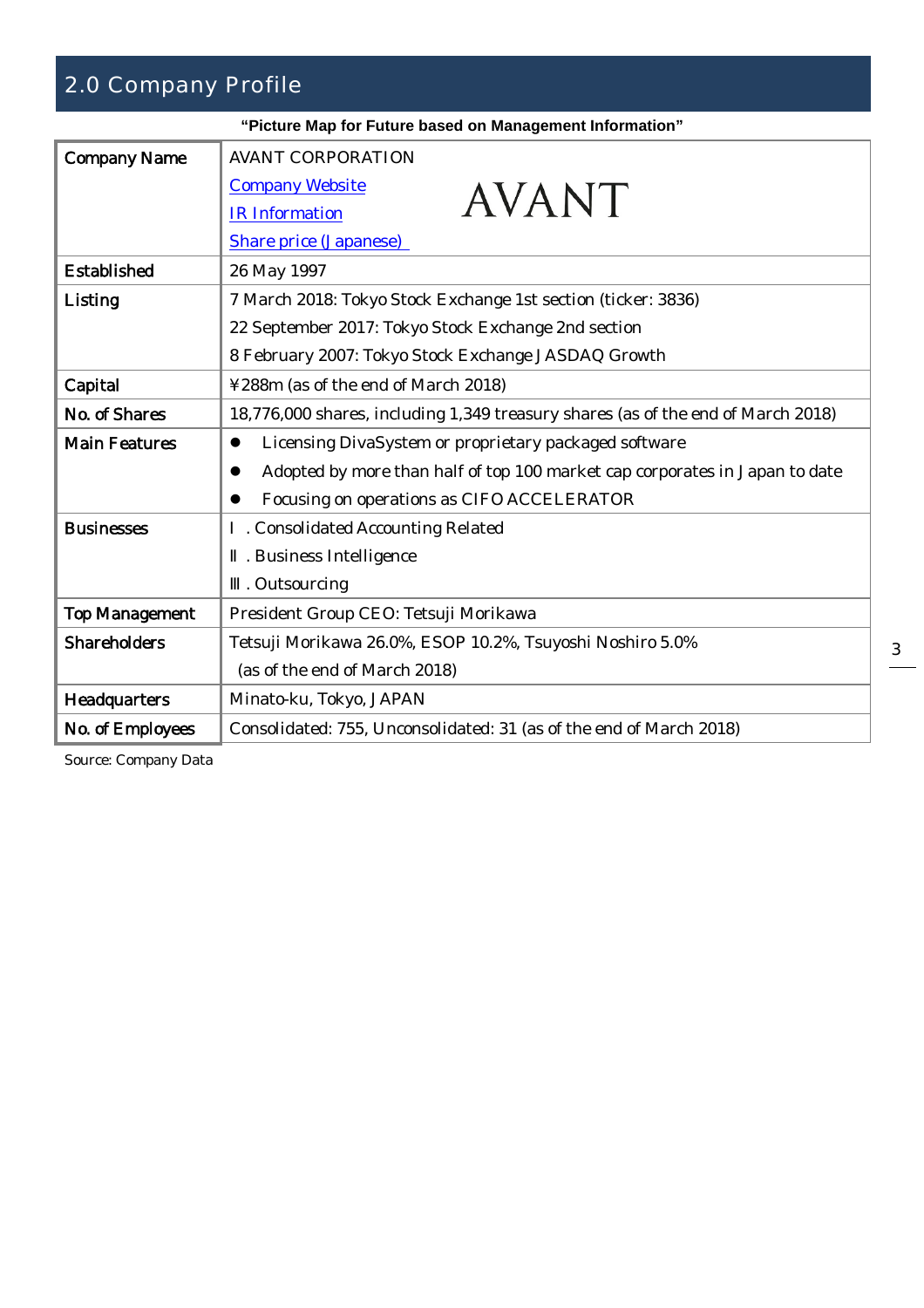# 3.0 Recent Trading and Prospects

#### **Q1 to Q3 FY06/2018 Results**

In Q1 to Q3 FY06/2018, sales came in at ¥8,784m (up 13.9% YoY), operating profit ¥1,136m (up 12.5%), recurring profit ¥1,136m (up 12.3%) and profit attributable to owners of parent ¥743m (up 71.5%), while operating profit margin 12.9% (down 0.2% points). Profit attributable to owners of parent surged in line with non-reappearance of extraordinary loss of ¥326m to have been booked during the same period in the previous year. Meanwhile, the results were better than assumptions of initial Company forecasts and full-year Company forecasts have been upgraded.

Demand for the Company's product and services is steadily picking up, having results in steady increases in all the business segments across the board for the Company. Meanwhile, earnings are also favorable. In regards to Business Intelligence, sales increased but earnings came down. The latter is due largely to one-off factor, as far as we could see.



4

Source: Company Data

According to the Company, the key driver for operating profit over the same period in the previous year was increases of sales, i.e., net increases by ¥1,069m (¥7,714m to ¥8,784m) on an absolute value basis. On top of this, the Company also saw increases of operating profit in line with termination of goodwill write-off associated with past merger & acquisition to have had took place in Q1 FY06/2018.

Meanwhile, the Company saw net increases of human-resources-related expenses by ¥808m and those of office expenses and of other expenses are attributable to expanding human resources to a large extent as far as we could gather. In regards to human-resources-related expenses, the Company suggests that the contents are personnel expenses, hiring expenses and subcontract expenses. As of the end of Q3, the number of employees on a consolidated basis stood at 755, up no less than 16.3% from 649 as of the end of the same quarter in the previous year. Even so, this looks not sufficient enough to cope with expanding demand and the Company takes advantage of non-regular employees based on subcontract agreement. Still, the Company sees personnel expenses increasing more substantially than subcontract expenses, suggesting that the Company is to basically cope with increasing demand with regular employees.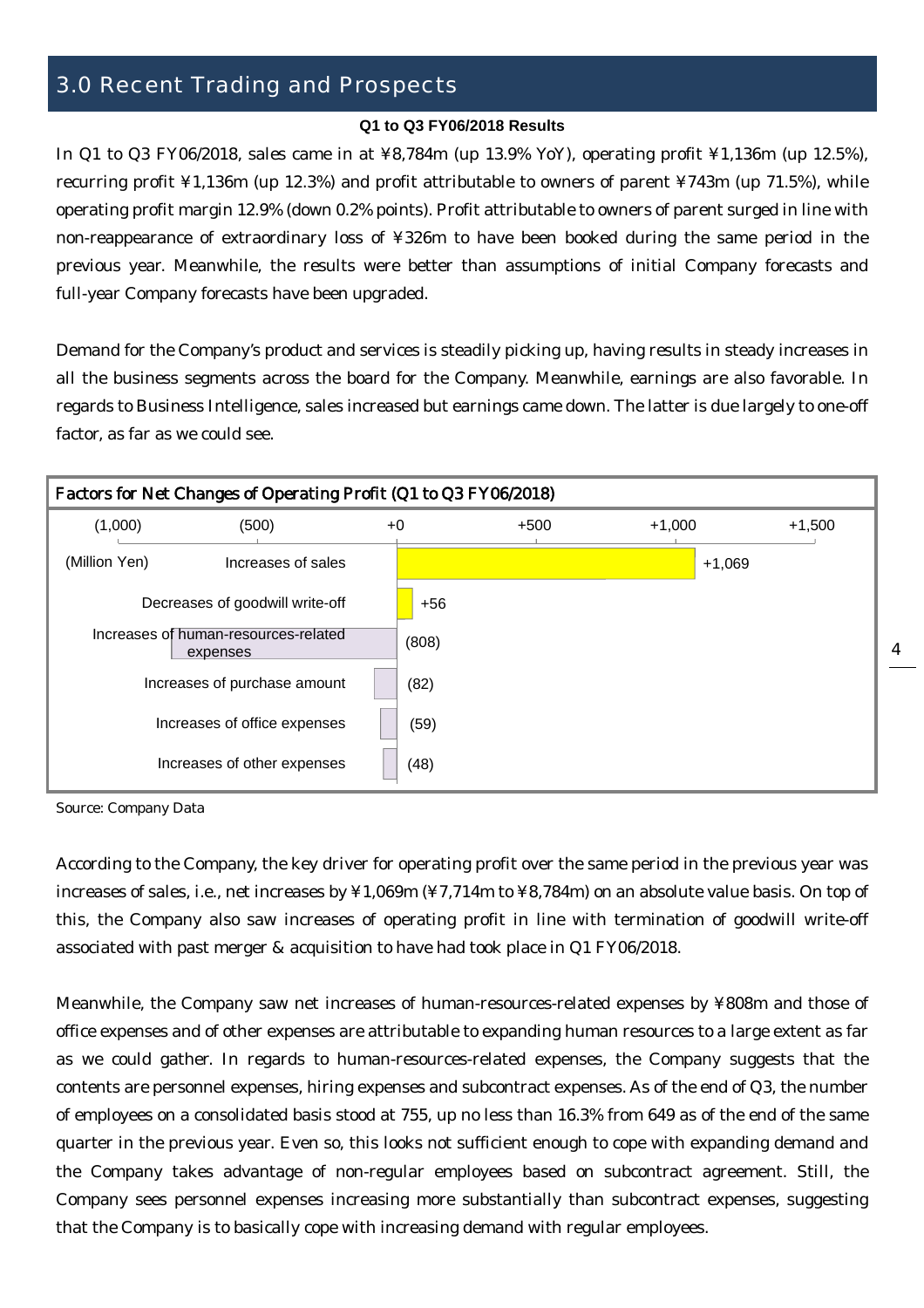

Source: Company Data

5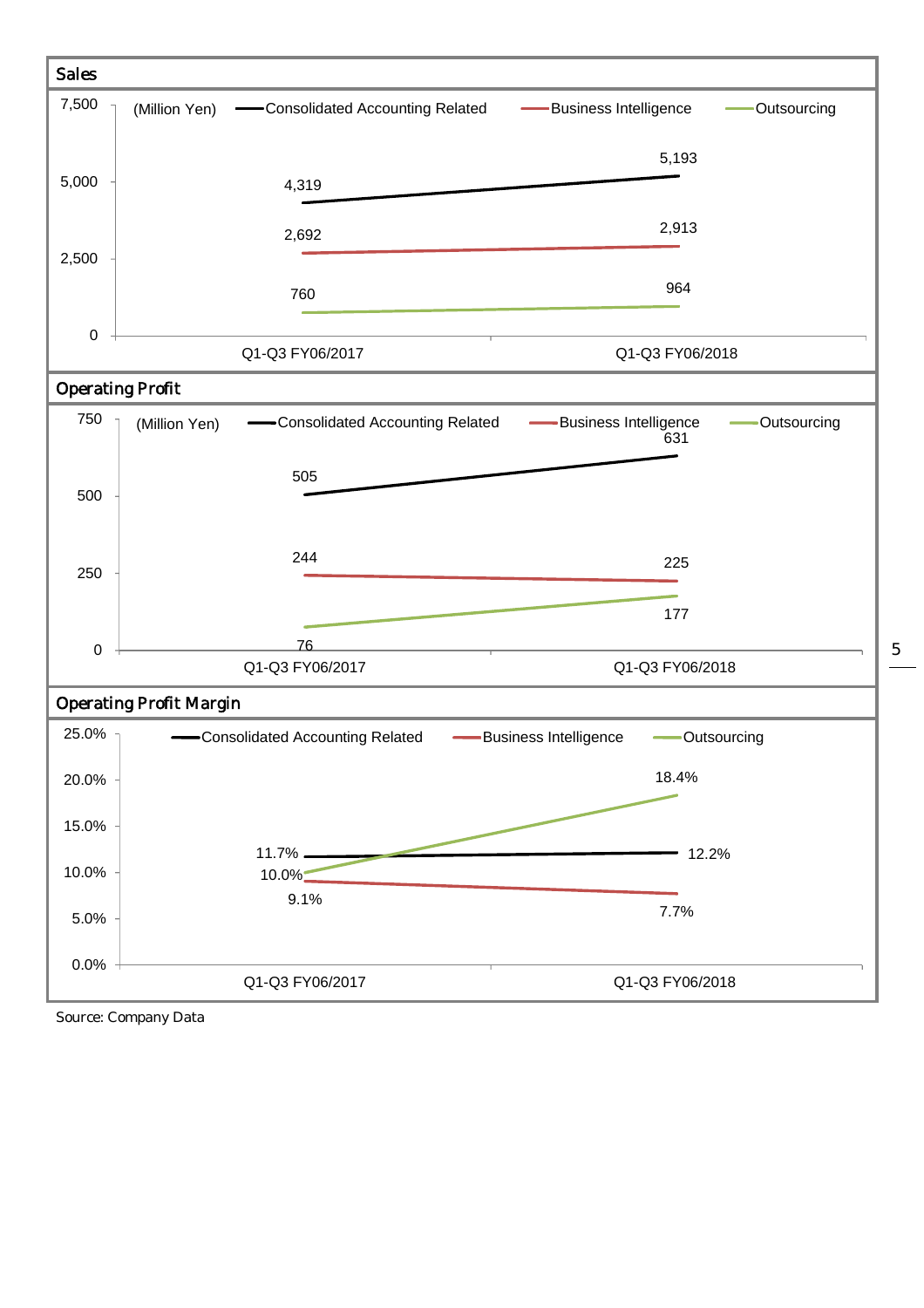The Company's business comprises Consolidated Accounting Related in charge of getting management information "utilized, Business Intelligence "visualized" and Outsourcing "entrusted". At the moment, operating profit as a whole for the Company hinges on that of Consolidated Accounting Related, while Outsourcing to have started up rather recently is now catching up with Business Intelligence in terms of operating profit. In Q1 to Q3, they accounted for 61.0%, 17.1% and 21.8%, respectively, out of operating profit as a whole for the Company (before elimination).

In Consolidated Accounting Related, the Company runs DIVA CORPORATION as one of operating companies under management, while selling DivaSystem, i.e., packaged software for consolidated management and accounting, on a licensing basis together with related services. Selling of proprietary DivaSystem on a licensing basis inevitably coincides with offering of so-called "implementation (to set up master for using the packaged software or DivaSystem)", where DIVA COPORATION is highly appreciated with its capability to cope with IFRS as well as with sophistication of accounting through exact consultation, as far as we could gather. Meanwhile, after the startup, consistent maintenance services are just necessary, including version upgrades for the software. DIVA CORPORATION is heavily involved with all those operations as well as eagerly with related business domains, represented by CPM (Corporate Performance Management) to offer solutions on managerial accounting at the same time. The latter is a factor to additionally drive sales in this business segment.

On top of this, Consolidated Accounting Related also includes information retrieval services offered by INTERNET DISCLOSURE Co., Ltd. or another operating company under management. However, sales and earnings from here are insignificant. Meanwhile, information retrieval services relate to those to comprehensively retrieve timely disclosure information based on the Financial Instruments and Exchange Act, including any word in the texts, etc. mainly used by auditing firms on a SaaS (Software as a Service) basis. To date, some 20,000 to 30,000 CPAs (Certified Public Accountants) have adopted said services for their regular use.

In Business Intelligence, ZEAL CORPORATION or one of operating companies under management offers system integration services literally in the domain of BI (Business Intelligence), represented by those based on a method to facilitate corporate decision-making by means of analyzing and processing vast in-house data accumulated by business systems, etc. Own expertise to efficiently deal with diverse software products has been highly appreciated and thus sales are buoyant.

Despite the fact that all those operations are basically of indirect selling through major system integrators in the first place, operating profit margin came in at 7.9% in Q1 to Q3, implying profit margin reasonably high. Most recently, the Company suggests direct-sales business is starting to take off nicely, which should be a reason for this. Now, as far as assuming increasing exposure to direct-sales business going forward, operating profit margin should rise more than now. Meanwhile, operating profit margin in Q1 to Q3 came down over the same period in the previous year, which was attributable to one-off factor as mentioned earlier.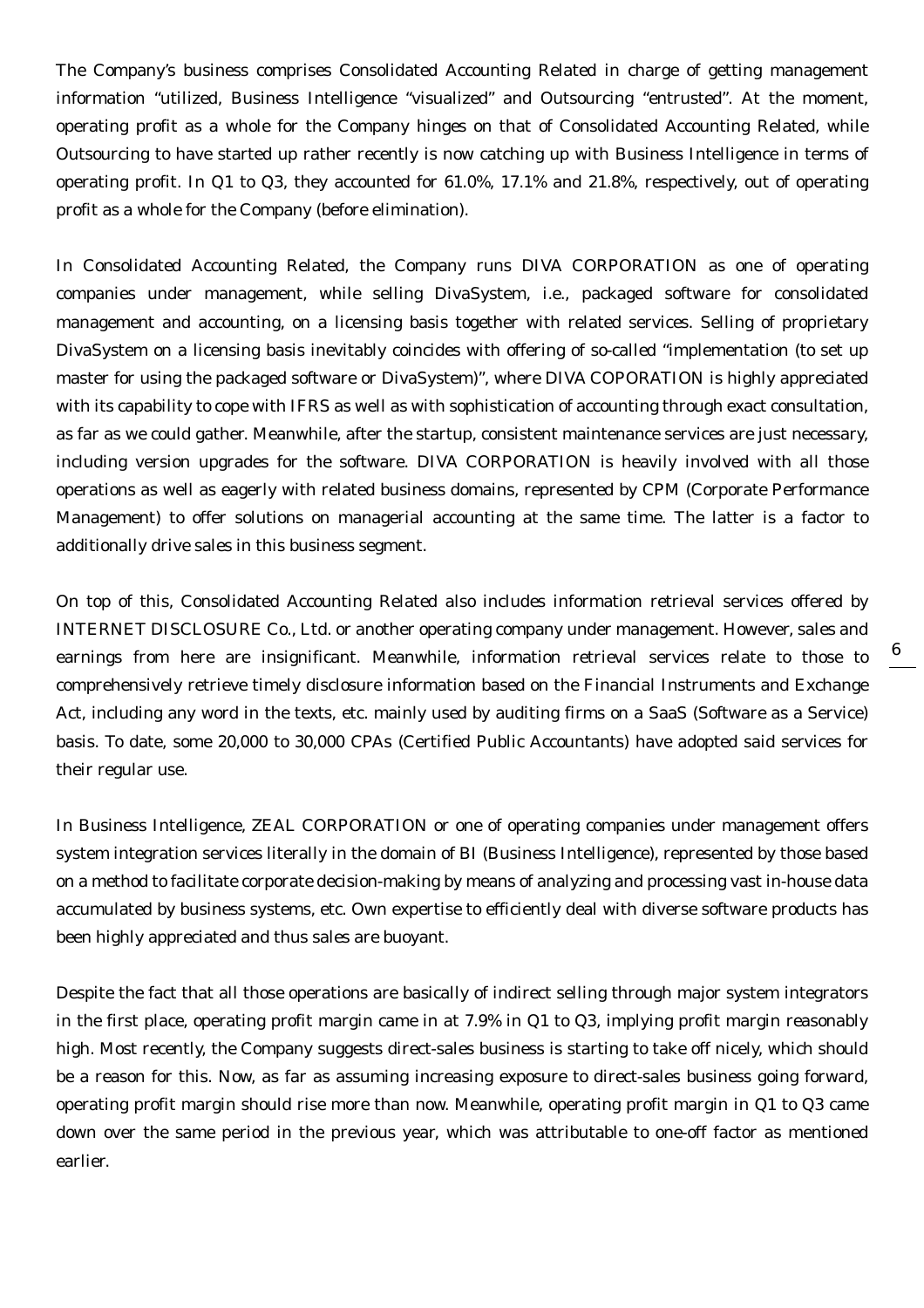Through merger and acquisition by the Company, ZEAL CORPORATION has been under management since Q2 FY06/2013, while goodwill write-off on this (¥113m pa) terminated in Q1 FY06/2018. Thus, expenses with the Company have been cut back to the same extent due to this since Q2.

In Outsourcing, FIERTE CORPORATION or one of operating companies under management runs operations to offer outsourcing services to undertake duties of consolidated accounting, tax payment, etc., where FIERTE CORPORATION's experienced personnel (all regular employees) are in charge of a part of customers' operations to cope with legal financial accounting on behalf of them. This enables customers to avoid said operations becoming those that could be done by some specific personnel only or becoming a bottleneck, while personnel of administrative divisions with customers to concentrate on "measuring" operations incorporating added value higher, represented by analysis and utilization of the financial results.

By the end of Q1, DIVA CORPORATION or one of operating companies under management had been running outsourcing services, which were succeeded by FIERTE CORPORATION or operating company under management newly established to do so through company split-up at the beginning of Q2, in order to beef up cultivation of new customers. The Company suggests there remains a huge room to do so at present.

DivaSystem, which is proprietary packaged software for consolidated accounting and management, has been adopted by no less than 977 corporates (as of the end of March 2018), including more than half of top 100 market cap ones in Japan. Meanwhile, some 500 to 600 out of all those corporates could be customers on the outsourcing services side at the same time, according to the Company. So far, the Company has cultivated nothing but some 10% out of total here as customers for this in the form of providing additional services on top of those of DivaSystem with them, implying a possibility to increase the number of customers by 10 times from here, roughly speaking, as far as we could see.

Meanwhile, out of all the listed corporates across the board in Japan, the Company suggests some 1,500 could be customers on the outsourcing services side. Currently, the Company basically focuses on said services as additional ones for existing customers, but it should be the case in a longer-term view that the Company increases the number of customers persistently by means of placing emphasis on cultivating genuinely new customers looking to a potential implied here.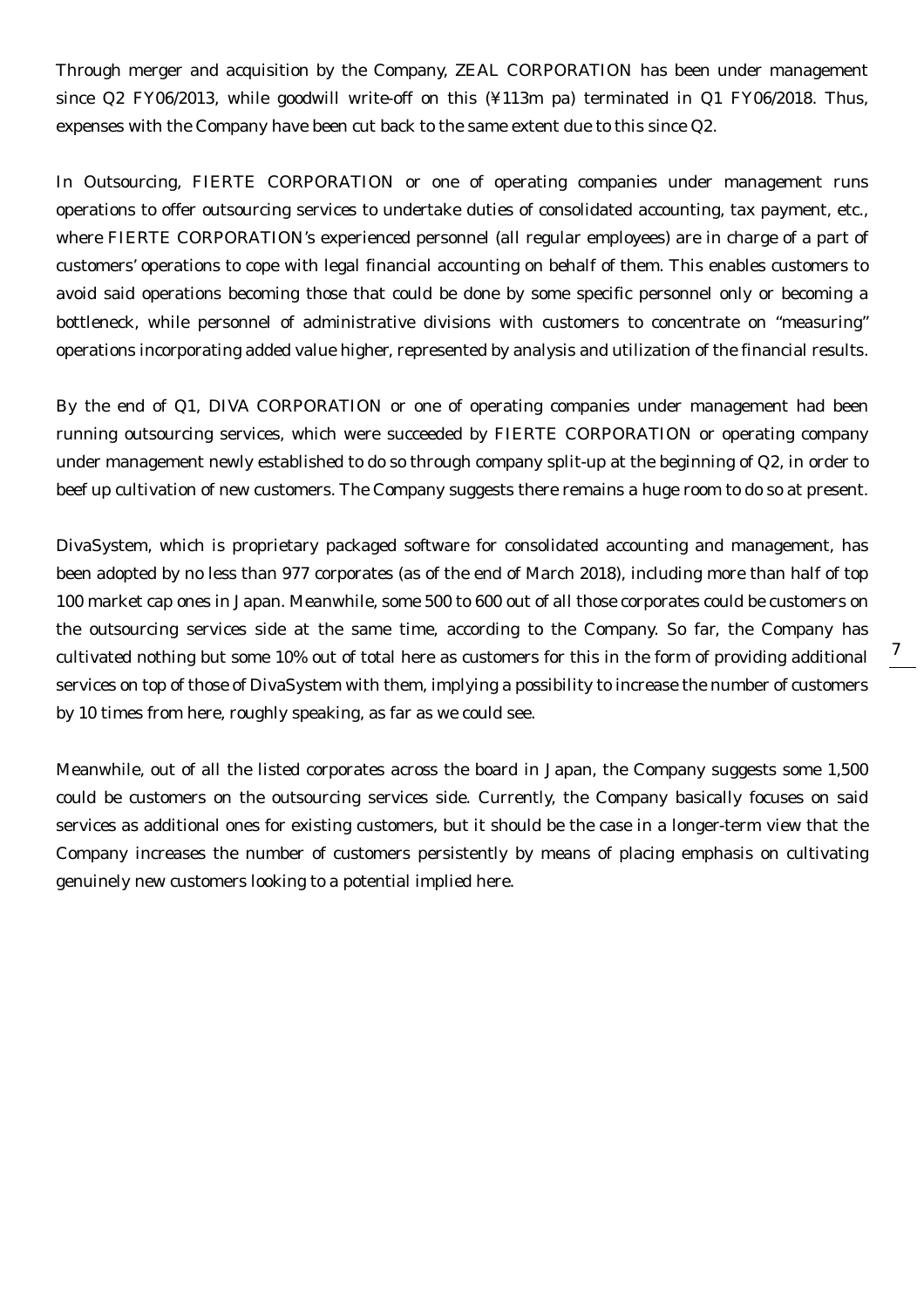# **Income Statement (Cumulative, Quarterly)**

| <b>Income Statement</b>                        | <b>Cons.Act</b> | <b>Cons.Act</b> | <b>Cons.Act</b> | <b>Cons.Act</b> | <b>Cons.Act</b> | <b>Cons.Act</b> | <b>Cons.Act</b> | <b>Cons.Act</b>          |           |
|------------------------------------------------|-----------------|-----------------|-----------------|-----------------|-----------------|-----------------|-----------------|--------------------------|-----------|
|                                                | Q <sub>1</sub>  | Q1 to Q2        | Q1 to Q3        | Q1 to Q4        | Q <sub>1</sub>  | Q1 to Q2        | Q1 to Q3        | Q1 to Q4                 | YoY       |
| (Million Yen)                                  | 06/2017         | 06/2017         | 06/2017         | 06/2017         | 06/2018         | 06/2018         | 06/2018         | 06/2018                  | Net Chg.  |
| <b>Sales</b>                                   | 2,272           | 4,958           | 7,714           | 10,532          | 2,544           | 5,689           | 8,784           | $\overline{\phantom{a}}$ | $+1,069$  |
| Cost of Sales                                  | 1,288           | 2,733           | 4,224           | 5,834           | 1,514           | 3,381           | 5,101           |                          | $+877$    |
| <b>Gross Profit</b>                            | 984             | 2,225           | 3,490           | 4,697           | 1,029           | 2,307           | 3,682           |                          | $+191$    |
| SG&A                                           | 703             | 1,633           | 2,481           | 3,391           | 781             | 1,647           | 2,545           |                          | $+64$     |
| <b>Operating Profit</b>                        | 280             | 591             | 1,009           | 1,306           | 247             | 660             | 1,136           | ٠                        | $+126$    |
| Non Operating Balance                          | 0               | 4               | $\overline{2}$  | $\overline{2}$  | $\mathbf 0$     | 3               | 0               |                          | (2)       |
| <b>Recurring Profit</b>                        | 280             | 595             | 1,011           | 1,308           | 248             | 663             | 1,136           | $\blacksquare$           | $+124$    |
| <b>Extraordinary Balance</b>                   | 0               | (326)           | (326)           | (276)           | $\mathbf 0$     | 0               | 20              |                          | $+346$    |
| Profit before Income Taxes                     | 280             | 269             | 685             | 1,032           | 248             | 663             | 1,156           |                          | $+470$    |
| <b>Total Income Taxes</b>                      | 96              | 86              | 252             | 369             | 86              | 231             | 413             |                          | $+160$    |
| <b>Profit Attributable to Owners of Parent</b> | 183             | 183             | 433             | 663             | 162             | 431             | 743             | $\blacksquare$           | $+309$    |
| Sales YoY                                      | $+4.5%$         | $+8.6%$         | $+10.4%$        | $+9.6%$         | $+12.0%$        | $+14.7%$        | $+13.9%$        | ä,                       |           |
| <b>Operating Profit YoY</b>                    | $+42.2%$        | +40.0%          | $+46.3%$        | $+17.7%$        | (11.8%)         | $+11.6%$        | $+12.5%$        |                          |           |
| Recurring Profit YoY                           | +42.6%          | $+42.1%$        | $+47.2%$        | $+17.6%$        | (11.2%)         | $+11.5%$        | $+12.3%$        |                          |           |
| Profit Attributable to Owners of Parent YoY    | $+40.4%$        | (26.5%)         | $+18.0%$        | $+0.4%$         | (11.6%)         | +135.8%         | $+71.5%$        | $\overline{\phantom{a}}$ |           |
| Gross Profit Margin                            | 43.3%           | 44.9%           | 45.2%           | 44.6%           | 40.5%           | 40.6%           | 41.9%           | $\overline{\phantom{a}}$ | $(3.3\%)$ |
| SG&A / Sales                                   | 30.9%           | 33.0%           | 32.2%           | 32.2%           | 30.7%           | 29.0%           | 29.0%           |                          | $(3.2\%)$ |
| <b>Operating Profit Margin</b>                 | 12.4%           | 11.9%           | 13.1%           | 12.4%           | 9.7%            | 11.6%           | 12.9%           | ٠                        | (0.2%)    |
| Recurring Profit Margin                        | 12.3%           | 12.0%           | 13.1%           | 12.4%           | 9.8%            | 11.7%           | 12.9%           | ä,                       | (0.2%)    |
| Profit Attributable to Owners of Parent Margin | 8.1%            | 3.7%            | 5.6%            | 6.3%            | 6.4%            | 7.6%            | 8.5%            | $\overline{a}$           | $+2.8%$   |
| Tax Charges, etc. / Pretax Profit              | 34.3%           | 32.1%           | 36.9%           | 35.8%           | 34.6%           | 34.9%           | 35.7%           | $\overline{\phantom{a}}$ | $(1.1\%)$ |
|                                                |                 |                 |                 |                 |                 |                 |                 |                          |           |
| <b>Income Statement</b>                        | <b>Cons.Act</b> | <b>Cons.Act</b> | <b>Cons.Act</b> | <b>Cons.Act</b> | <b>Cons.Act</b> | <b>Cons.Act</b> | <b>Cons.Act</b> | <b>Cons.Act</b>          |           |
|                                                | Q <sub>1</sub>  | Q <sub>2</sub>  | Q <sub>3</sub>  | Q <sub>4</sub>  | Q1              | Q <sub>2</sub>  | Q <sub>3</sub>  | Q4                       | YoY       |
| (Million Yen)                                  | 06/2017         | 06/2017         | 06/2017         | 06/2017         | 06/2018         | 06/2018         | 06/2018         | 06/2018                  | Net Chg.  |
| <b>Sales</b>                                   | 2,272           | 2,685           | 2,756           | 2,817           | 2,544           | 3,144           | 3,095           |                          | $+338$    |
| Cost of Sales                                  | 1,288           | 1,444           | 1,490           | 1,610           | 1,514           | 1,866           | 1,720           |                          | $+229$    |
| <b>Gross Profit</b>                            | 984             | 1,241           | 1,265           | 1,206           | 1,029           | 1,277           | 1,374           |                          | $+109$    |
| SG&A                                           | 703             | 930             | 847             | 910             | 781             | 865             | 898             | ä,                       | $+51$     |
| <b>Operating Profit</b>                        | 280             | 310             | 418             | 296             | 247             | 412             | 476             |                          | $+57$     |
| Non Operating Balance                          | 0               | 5               | (2)             | 0               | 0               | $\overline{2}$  | (3)             |                          | (1)       |
| <b>Recurring Profit</b>                        | 280             | 315             | 416             | 296             | 248             | 415             | 472             |                          | $+56$     |
| <b>Extraordinary Balance</b>                   | 0               | (326)           | 0               | 50              | 0               | 0               | 20              |                          | $+20$     |
| Profit before Income Taxes                     | 280             | (10)            | 416             | 346             | 248             | 415             | 492             |                          | $+76$     |
| <b>Total Income Taxes</b>                      | 96              | (9)             | 166             | 116             | 86              | 145             | 181             |                          | $+15$     |
| <b>Profit Attributable to Owners of Parent</b> | 183             | 0               | 250             | 230             | 162             | 269             | 311             | $\blacksquare$           | $+61$     |
| Sales YoY                                      | $+4.5%$         | $+12.4%$        | $+13.9%$        | $+16.4%$        | $+12.0%$        | $+17.1%$        | $+12.3%$        | ä,                       |           |
| <b>Operating Profit YoY</b>                    | $+42.2%$        | +38.0%          | $+56.2%$        | $(29.4\%)$      | (11.8%)         | +32.8%          | $+13.8%$        |                          |           |
| Recurring Profit YoY                           | $+42.6%$        | $+41.6%$        | $+55.3%$        | $(30.2\%)$      | (11.2%)         | $+31.6%$        | $+13.5%$        |                          |           |
| Profit Attributable to Owners of Parent YoY    | $+40.4%$        |                 | +111.8%         | (21.5%)         | (11.6%)         |                 | $+24.4%$        | ٠                        |           |
| Gross Profit Margin                            | 43.3%           | 46.2%           | 45.9%           | 42.8%           | 40.5%           | 40.6%           | 44.4%           | $\blacksquare$           | (1.5%)    |
| SG&A / Sales                                   | 30.9%           | 34.7%           | 30.7%           | 32.3%           | 30.7%           | 27.5%           | 29.0%           |                          | (1.7%)    |
| <b>Operating Profit Margin</b>                 | 12.4%           | 11.6%           | 15.2%           | 10.5%           | 9.7%            | 13.1%           | 15.4%           | ÷                        | $+0.2%$   |
| Recurring Profit Margin                        | 12.3%           | 11.8%           | 15.1%           | 10.5%           | 9.8%            | 13.2%           | 15.3%           | ÷                        | $+0.2%$   |
| Profit Attributable to Owners of Parent Margin | 8.1%            | $(0.0\%)$       | 9.1%            | 8.2%            | 6.4%            | 8.6%            | 10.1%           |                          | $+1.0%$   |

Source: Company Data, WRJ Calculation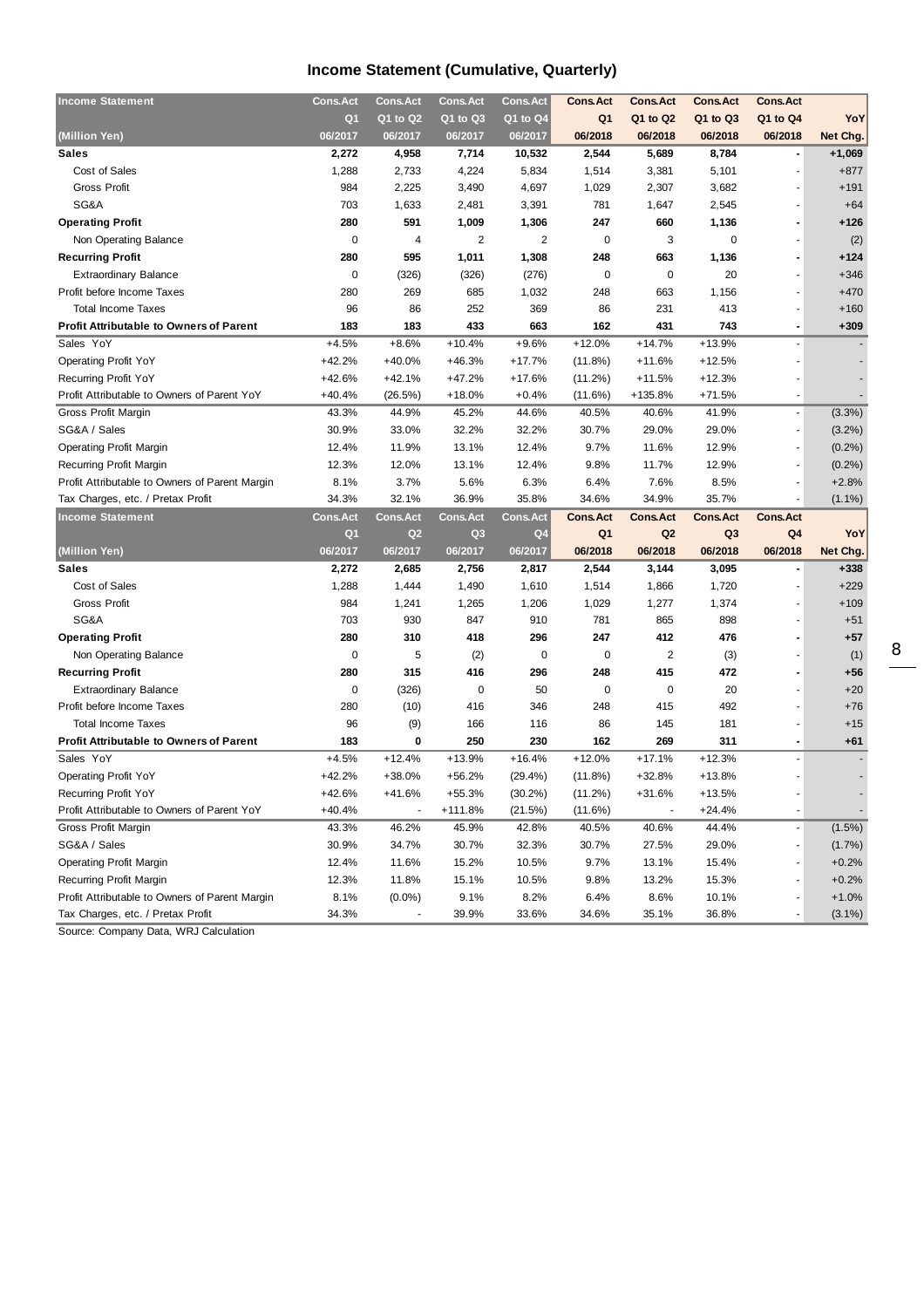# **Balance Sheet (Quarterly)**

| <b>Balance Sheet</b>                    | <b>Cons.Act</b> | <b>Cons.Act</b> | Cons. Act      | <b>Cons.Act</b> | <b>Cons.Act</b> | <b>Cons.Act</b> | <b>Cons.Act</b> | <b>Cons.Act</b>      |          |
|-----------------------------------------|-----------------|-----------------|----------------|-----------------|-----------------|-----------------|-----------------|----------------------|----------|
|                                         | Q <sub>1</sub>  | Q <sub>2</sub>  | Q <sub>3</sub> | Q <sub>4</sub>  | Q <sub>1</sub>  | Q <sub>2</sub>  | Q <sub>3</sub>  | Q4                   | YoY      |
| (Million Yen)                           | 06/2017         | 06/2017         | 06/2017        | 06/2017         | 06/2018         | 06/2018         | 06/2018         | 06/2018              | Net Chg. |
| Cash & Deposit                          | 3.263           | 3,296           | 2,866          | 3,945           | 3,433           | 3,403           | 3,542           |                      | $+676$   |
| <b>Accounts Receivables</b>             | 1,161           | 1,552           | 1,656          | 1,481           | 1,282           | 1,623           | 1,751           | $\ddot{\phantom{1}}$ | $+95$    |
| Inventory                               | 142             | 107             | 187            | 183             | 288             | 212             | 234             |                      | $+46$    |
| Other                                   | 636             | 623             | 616            | 659             | 787             | 751             | 771             | ä,                   | $+154$   |
| <b>Current Assets</b>                   | 5,203           | 5,580           | 5,326          | 6,269           | 5,791           | 5,990           | 6,299           | $\blacksquare$       | $+972$   |
| Tangible Assets                         | 204             | 177             | 233            | 207             | 205             | 194             | 209             |                      | (24)     |
| Intangible Assets                       | 171             | 145             | 127            | 100             | 134             | 188             | 182             |                      | $+54$    |
| <b>Investments and Other Assets</b>     | 617             | 758             | 830            | 747             | 747             | 779             | 913             |                      | $+83$    |
| <b>Fixed Assets</b>                     | 992             | 1,081           | 1,191          | 1,056           | 1,087           | 1,163           | 1,305           |                      | $+114$   |
| <b>Total Assets</b>                     | 6,195           | 6,662           | 6,518          | 7,325           | 6,879           | 7,154           | 7,605           | $\overline{a}$       | $+1,087$ |
| <b>Accounts Payables</b>                | 253             | 319             | 426            | 421             | 435             | 382             | 352             | ÷.                   | (73)     |
| Short Term Debt                         | 115             | 96              | 59             | 28              | 4               |                 |                 |                      | (59)     |
| Lease Obligations                       | $\overline{2}$  | 2               | $\overline{2}$ | $\overline{2}$  | 3               | 3               | 3               |                      |          |
| <b>Unearned Revenue Gains</b>           | 1,324           | 1,208           | 1,139          | 1,546           | 1,464           | 1,384           | 1,243           |                      | $+103$   |
| Other                                   | 986             | 1,527           | 1,113          | 1,317           | 940             | 1,084           | 1,401           | ÷                    | $+287$   |
| <b>Current Liabilities</b>              | 2,683           | 3,155           | 2,740          | 3,316           | 2,848           | 2,854           | 3,000           |                      | $+259$   |
| Long Term Debt                          | $\overline{4}$  |                 |                |                 |                 |                 |                 |                      |          |
| Lease Obligations                       | $\overline{4}$  | 3               | 3              | $\overline{2}$  | 11              | 10              | 9               |                      | $+6$     |
| Other                                   | 111             | 111             | 132            | 132             | 132             | 133             | 133             |                      |          |
| <b>Fixed Liabilities</b>                | 120             | 115             | 135            | 135             | 144             | 143             | 142             |                      | $+7$     |
| <b>Total Liabilities</b>                | 2,804           | 3,270           | 2,876          | 3,452           | 2,992           | 2,997           | 3,143           | Ĭ.                   | $+267$   |
| <b>Shareholders' Equity</b>             | 3,392           | 3,391           | 3,641          | 3,872           | 3,884           | 4,153           | 4,465           | Ĭ.                   | $+823$   |
| Adjustments                             | (1)             |                 |                | 1               | $\overline{2}$  | $\overline{2}$  | (3)             |                      | (3)      |
| <b>Total Assets</b>                     | 3,391           | 3,391           | 3,641          | 3,873           | 3,886           | 4,156           | 4,462           | Ĭ.                   | $+820$   |
| <b>Total Liabilities and Net Assets</b> | 6,195           | 6,662           | 6,518          | 7,325           | 6,879           | 7,154           | 7,605           | $\blacksquare$       | $+1,087$ |
| <b>Equity Capital</b>                   | 3,391           | 3,391           | 3,641          | 3,873           | 3,886           | 4,156           | 4,462           | ä,                   | $+821$   |
| Interest Bearing Debt                   | 127             | 102             | 64             | 33              | 19              | 13              | 12              | $\sim$               | (52)     |
| Net Debt                                | (3, 136)        | (3, 193)        | (2, 801)       | (3, 911)        | (3, 413)        | (3, 389)        | (3, 529)        | $\blacksquare$       | (728)    |
| <b>Equity Capital Ratio</b>             | 54.7%           | 50.9%           | 55.9%          | 52.9%           | 56.5%           | 58.1%           | 58.7%           | ÷,                   | $+2.8%$  |
| Net-Debt-Equity Ratio                   | (92.5%)         | $(94.2\%)$      | $(76.9\%)$     | $(101.0\%)$     | (87.8%)         | (81.6%)         | $(79.1\%)$      | ÷,                   | (2.2%)   |
| ROE (12 months)                         | 23.1%           | 18.9%           | 21.8%          | 18.5%           | 17.6%           | 24.2%           | 24.0%           | $\ddot{\phantom{1}}$ | $+2.2%$  |
| ROA (12 months)                         | 20.4%           | 20.8%           | 23.2%          | 18.7%           | 19.5%           | 19.9%           | 20.3%           | $\blacksquare$       | (2.9%)   |
| <b>Total Assets Turnover</b>            | 147%            | 161%            | 169%           | 154%            | 148%            | 176%            | 163%            |                      |          |
| <b>Quick Ratio</b>                      | 165%            | 154%            | 165%           | 164%            | 166%            | 176%            | 176%            |                      |          |
| <b>Current Ratio</b>                    | 194%            | 177%            | 194%           | 189%            | 203%            | 210%            | 210%            |                      |          |
|                                         |                 |                 |                |                 |                 |                 |                 |                      |          |

Source: Company Data, WRJ Calculation

## **Cash Flow Statement (Cumulative, Quarterly)**

| <b>Cash Flow Statement</b>            | <b>Cons.Act</b> | <b>Cons, Act</b> | <b>Cons.Act</b> | <b>Cons.Act</b> | <b>Cons.Act</b> | <b>Cons Act</b> | <b>Cons.Act</b> | <b>Cons.Act</b> |          |
|---------------------------------------|-----------------|------------------|-----------------|-----------------|-----------------|-----------------|-----------------|-----------------|----------|
|                                       | Q <sub>1</sub>  | Q1 to Q2         | Q1 to Q3        | Q1 to Q4        | Q <sub>1</sub>  | Q1 to Q2        | Q1 to Q3        | Q1 to Q4        | YoY      |
| (Million Yen)                         | 06/2017         | 06/2017          | 06/2017         | 06/2017         | 06/2018         | 06/2018         | 06/2018         | 06/2018         | Net Chg. |
| Operating Cash Flow                   | 86              | 160              | (64)            | 1,070           | (281)           | (202)           | 114             | ٠               | $+178$   |
| <b>Investment Cash Flow</b>           | (91)            | (106)            | (273)           | (297)           | (56)            | (157)           | (327)           | -               | (53)     |
| <b>Operating CF and Investment CF</b> | (5)             | 53               | (338)           | 772             | (338)           | (360)           | (213)           | $\blacksquare$  | $+124$   |
| Financing Cash Flow                   | (135)           | (162)            | (200)           | (232)           | (174)           | (182)           | (183)           | ۰               | $+17$    |
| <b>Cash Flow Statement</b>            | <b>Cons.Act</b> | <b>Cons.Act</b>  | <b>Cons.Act</b> | <b>Cons.Act</b> | <b>Cons.Act</b> | <b>Cons.Act</b> | <b>Cons.Act</b> | <b>Cons.Act</b> |          |
|                                       | Q <sub>1</sub>  | Q <sub>2</sub>   | Q <sub>3</sub>  | Q <sub>4</sub>  | Q <sub>1</sub>  | Q2              | Q <sub>3</sub>  | Q <sub>4</sub>  | YoY      |
| (Million Yen)                         | 06/2017         | 06/2017          | 06/2017         | 06/2017         | 06/2018         | 06/2018         | 06/2018         | 06/2018         | Net Chg. |
| Operating Cash Flow                   | 86              | 73               | (224)           | 1,134           | (281)           | 79              | 316             | ٠               | $+541$   |
| <b>Investment Cash Flow</b>           | (91)            | (14)             | (167)           | (23)            | (56)            | (101)           | (169)           |                 | (2)      |
| <b>Operating CF and Investment CF</b> | (5)             | 58               | (392)           | 1,111           | (338)           | (21)            | 146             | $\blacksquare$  | $+538$   |
| Financing Cash Flow                   | (135)           | (26)             | (38)            | (31)            | (174)           | (7)             | 0               | ٠               | $+37$    |
| Source: Company Data, MRI Calculation |                 |                  |                 |                 |                 |                 |                 |                 |          |

Source: Company Data, WRJ Calculation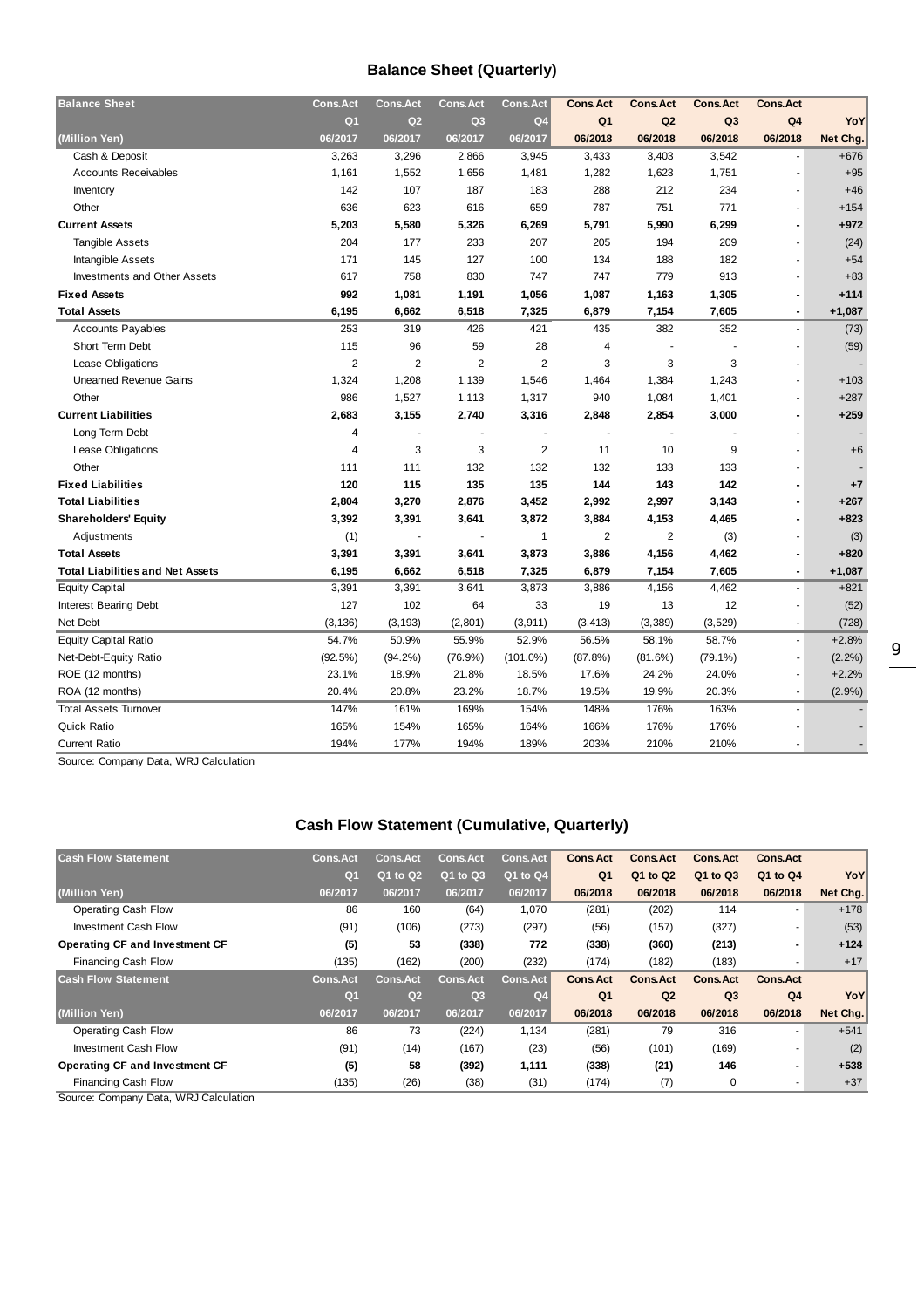#### **FY06/2018 Company Forecasts**

FY06/2018 Company forecasts (revised on 7 May 2018) are going for prospective sales of ¥11,900m (up 13.0% YoY), operating profit of ¥1,300m (down 0.5%), recurring profit of ¥1,301m (down 0.6%) and profit attributable to owners of parent of ¥818m (up 23.3%), while operating profit margin of 12.9% (down 0.2% points). Surging profit attributable to owners of parent is attributable to non-reappearance of extraordinary loss as in Q1 to Q3 results to a large extent.



Source: Company Data, WRJ Calculation

Compared with initial Company forecasts, prospective sales have been upgraded by ¥654m (5.8%), operating profit by ¥76m (6.2%), recurring profit by ¥77m (6.3%) and profit attributable to owners of parent by ¥66m (8.8%). Still, it appears that Company forecasts are based on assumptions very conservative in regards to expenses in Q4, implying a probability that they are to be exceeded in reality.

Meanwhile, the Company advocating stable dividend in line with its measures to positively share earnings with shareholders has upgraded prospective dividend at the same time, when having released abovementioned upgrades for earnings. As far as "stable dividend" advocated by the Company is concerned, it does not mean to consistently maintain existing absolute level of dividend, while the Company mentions two main principles for dividend, i.e., a) avoiding any decreases of dividend and b) increasing dividend with stability every year as much as possible.

The Company, having had increased dividend over the previous year in FY06/2016, further increased dividend in FY06/2017, while FY06/2018 initial Company forecasts were going for prospective dividend of ¥10.0 per share versus ¥8.0 in FY03/2017. To date, prospective dividend in FY06/2018 has been upgraded by ¥2.0 to ¥12.0 per share, implying payout ratio of 27.5%. Meanwhile, the Company discloses that it is keen on consistent increases of dividend with a respect to the average levels of payout ratio and dividend on equity ratio among all the listed corporates on Tokyo Stock Exchange.

10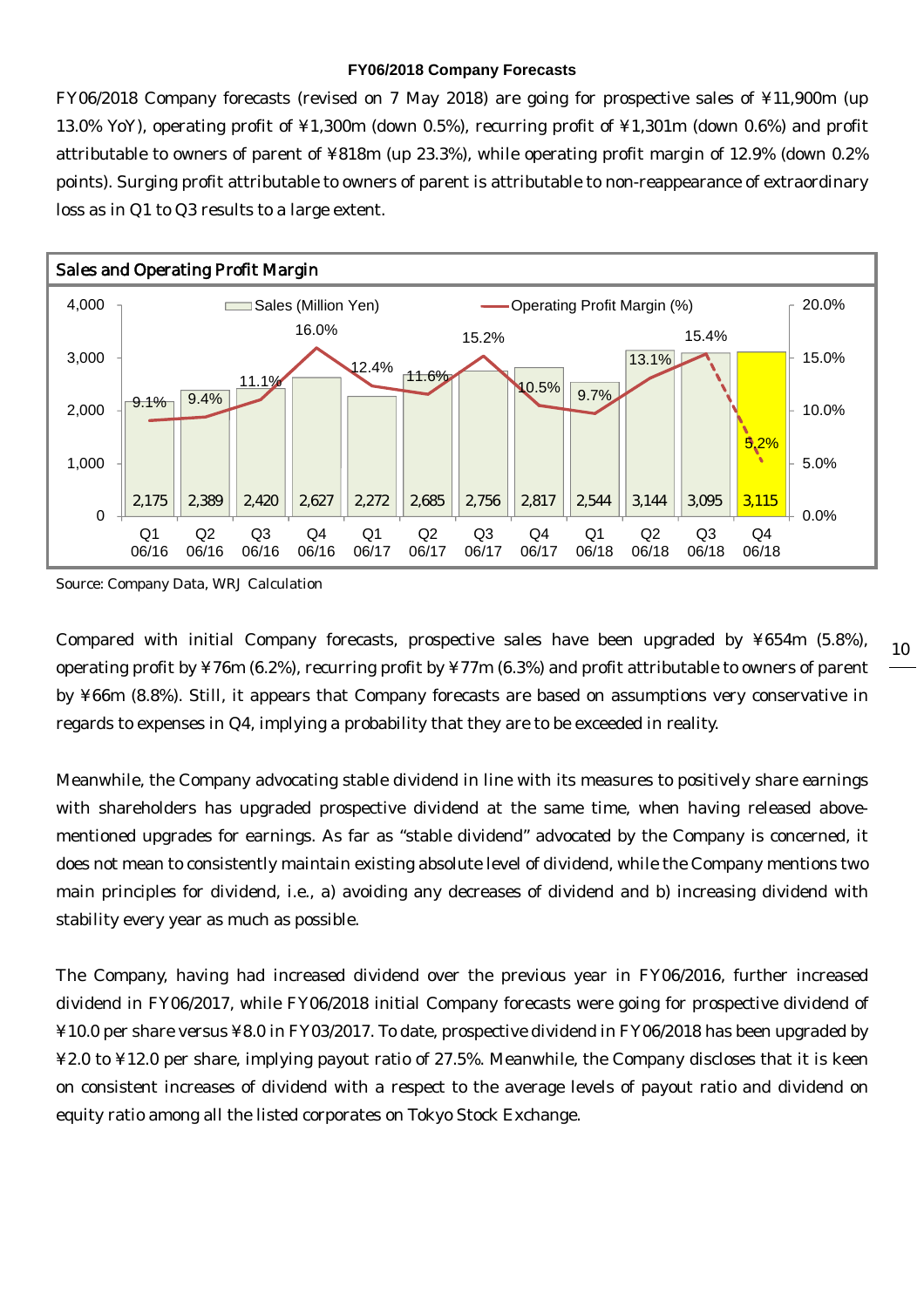#### **Long-Term Prospects**

On 17 August 2017, the Company released its midterm management plan (FY06/2018 to FY06/2020), calling for prospective sales of ¥13,433m, operating profit of ¥1,626m, recurring profit of ¥1,626m and profit attributable to owners of parent of ¥1,000m in FY06/2020, i.e., the last year of the plan.

When based on FY06/2017 results, the plan is calling for CAGR of 8.4% for sales and 7.6% for operating profit during the same period. Meanwhile, the plan assumes operating profit margin in FY06/2018 temporarily adjust, while consistently recover in FY06/2019 and FY06/2020, i.e., 10.9%, 11.5% and 12.1%, respectively, compared with 12.4% in FY06/2017. Still, it has been disclosed to date that sales and operating profit in FY03/2018 are running ahead of the assumptions here.



Source: Company Data, WRJ Calculation

On the next day of the release of midterm management plan, i.e., 18 August 2017, the Company held its results meeting and disclosed another one for longer term, i.e., long-term business plan to pursue persistent earnings growth by means of expanding operations as CIFO ACCELERATOR. On top of existing solid customer base in Japan to have been cultivated with DivaSystem to date, the Company is to provide a) software and system integration services, b) consulting services and c) outsourcing services also for listed corporates overseas. Here does the Company operate as CIFO ACCELERATOR to support their operations of CIFO, referring to those of CFO (Chief Financial Officer) and CIO (Chief Information Officer) being merged.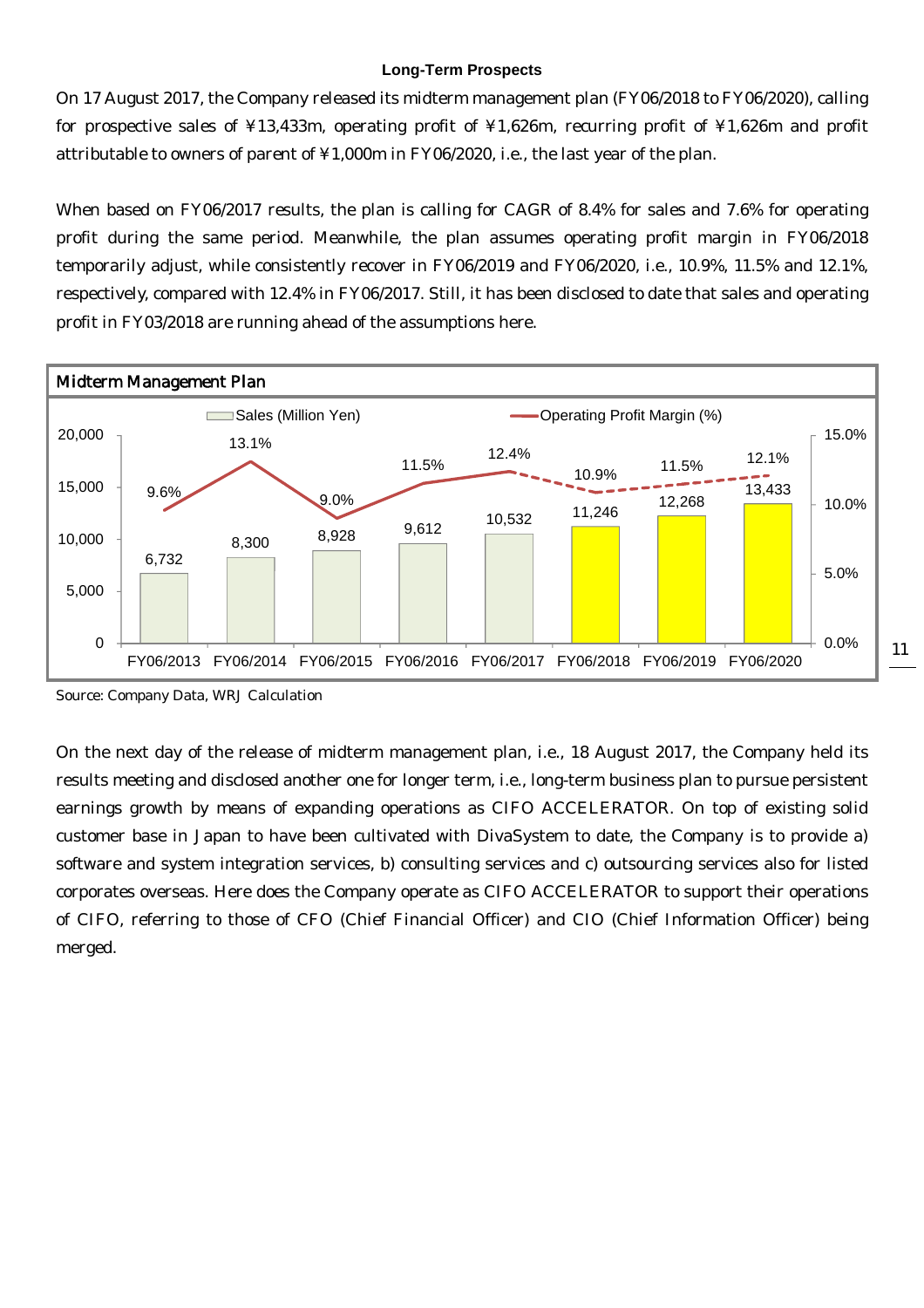

Source: Company Data, WRJ Calculation

According to Tetsuji Morikawa who is the founder and current President Group CEO at the same time, the Company, having provided solutions on "accounting" to cope with past accounting treatment, is to provide those of "finance" to propose optimal allocation of business assets for the future, going forward.

Meanwhile, the bottom line of long-term business plan, based on above-mentioned management strategy, is to go for "ROE of 20% or more to maintain", "CAGR of 18% for operating profit" and "dividend of more than tenfold" towards FY06/2027 as a target. As of the end of Q3 FY06/2018, the Company saw ROE of 24.0% over the past 12 months, while the plan is calling for prospective operating profit of ¥6,835m in FY06/2027 or in 10 years, when simply calculated based on FY06/2017 results. At this stage, the Company is to pay divided of ¥80.0 per share or more, when based on the plan.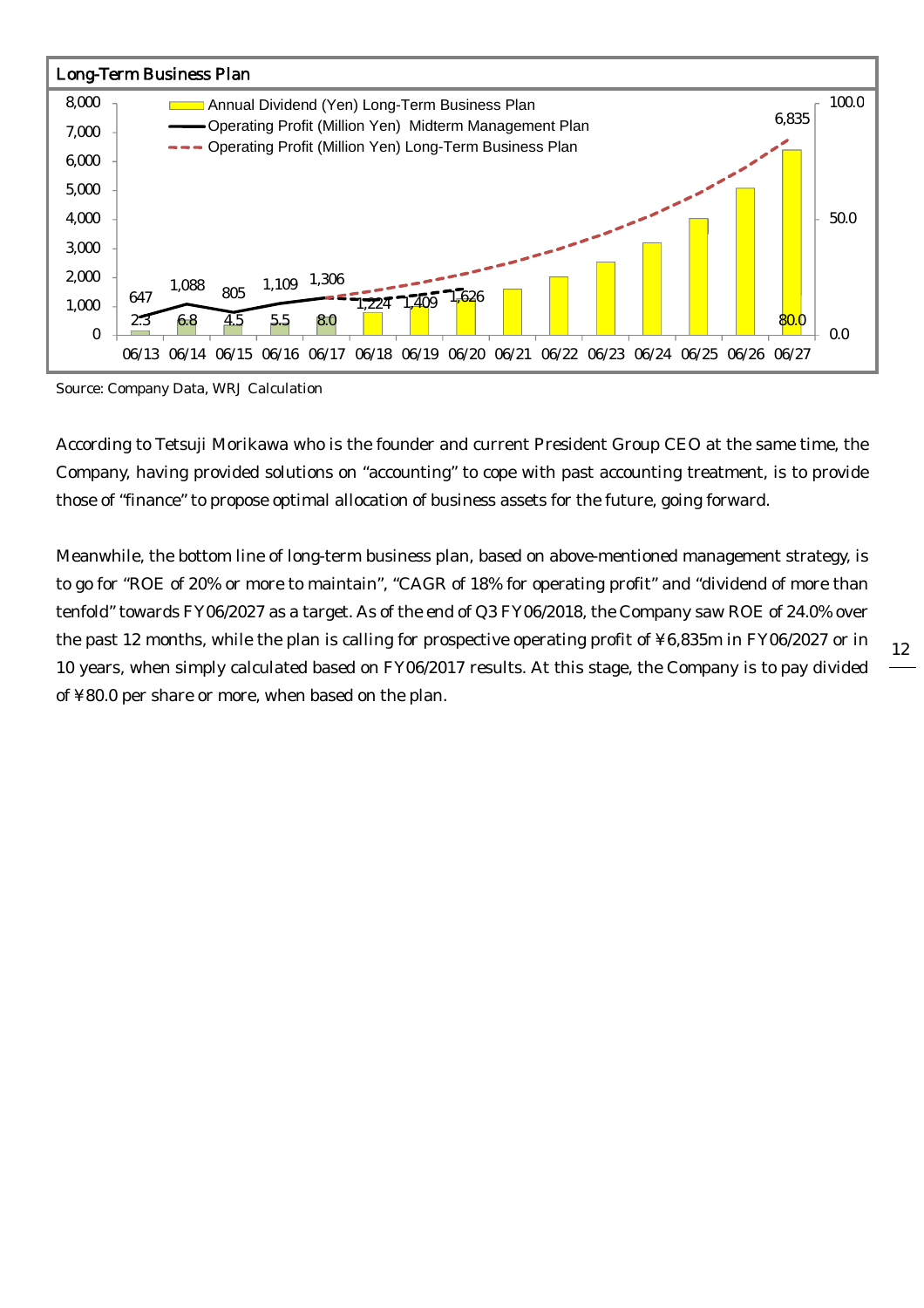# 4.0 Business Model

### **Providing Consolidated Management and Accounting with Solutions**

The Company, having provided consolidated management and accounting with solutions as the key operations so far, saw change of its stock trading market to Tokyo Stock Exchange 2nd section from Tokyo Stock Exchange JASDAQ Growth on 22 September 2017, which was followed by another change to Tokyo Stock Exchange 1st section on 7 March 2018.

Meanwhile, the current holding company scheme has been established through incorporation-type company split enforced on 1 October 2013, where the Company converted into holding company to run collective 5 operating companies (all 100% consolidated subsidiaries) and own business operations were succeeded by one of them, i.e., newly established DIVA CORPORATION. Meanwhile, the Company was newly identified as AVANT CORPORATION at the same time. The overview of this scheme, including changes so far, is as follows:

a) DIVA CORPORATION: running operations of selling DivaSystem, i.e., packaged software for consolidated management and accounting on a licensing basis together with related services.

b) DIVA BUSINESS INOVATION: running operations of ERP-related system integration services (having been merged and acquired by DIVA CORPORATION as of the end of FY06/2016 and the business is on the way of getting converged).

c) INTERNET DISCLOSURE Co., Ltd.: running operations of information retrieval services.

d) ZEAL CORPORATION: running operations of BI (Business Intelligence)-related system integration services.

e) DIVA CORPORATION OF AMERICA: exploring opportunities to start up operations in the United States.

As mentioned above, the number of operating companies under management once came down by one because of merger between own operating companies as of the end of FY06/2016. Meanwhile, the Company set up FIERTE CORPORATION (100% consolidated subsidiary) or a new operating company under management in charge of operations of outsourcing services at the beginning of Q2 FY06/2018, having resulted in collective 5 operating companies under management as in the initial state of this scheme.

Meanwhile, on top of exploring opportunities to start up operations in the United States through operations of DIVA CORPORATION OF AMERICA, the Company is also doing so in other markets overseas at the same time. Although the Company has not cultivated any customers yet, it suggests a probability to do so in Indonesia, for example, in the foreseeable future. In fact, "going global" is mentioned as the key strategy to increase the number of customers in long-term business plan to focus on operations as CIFO ACCELERATOR.